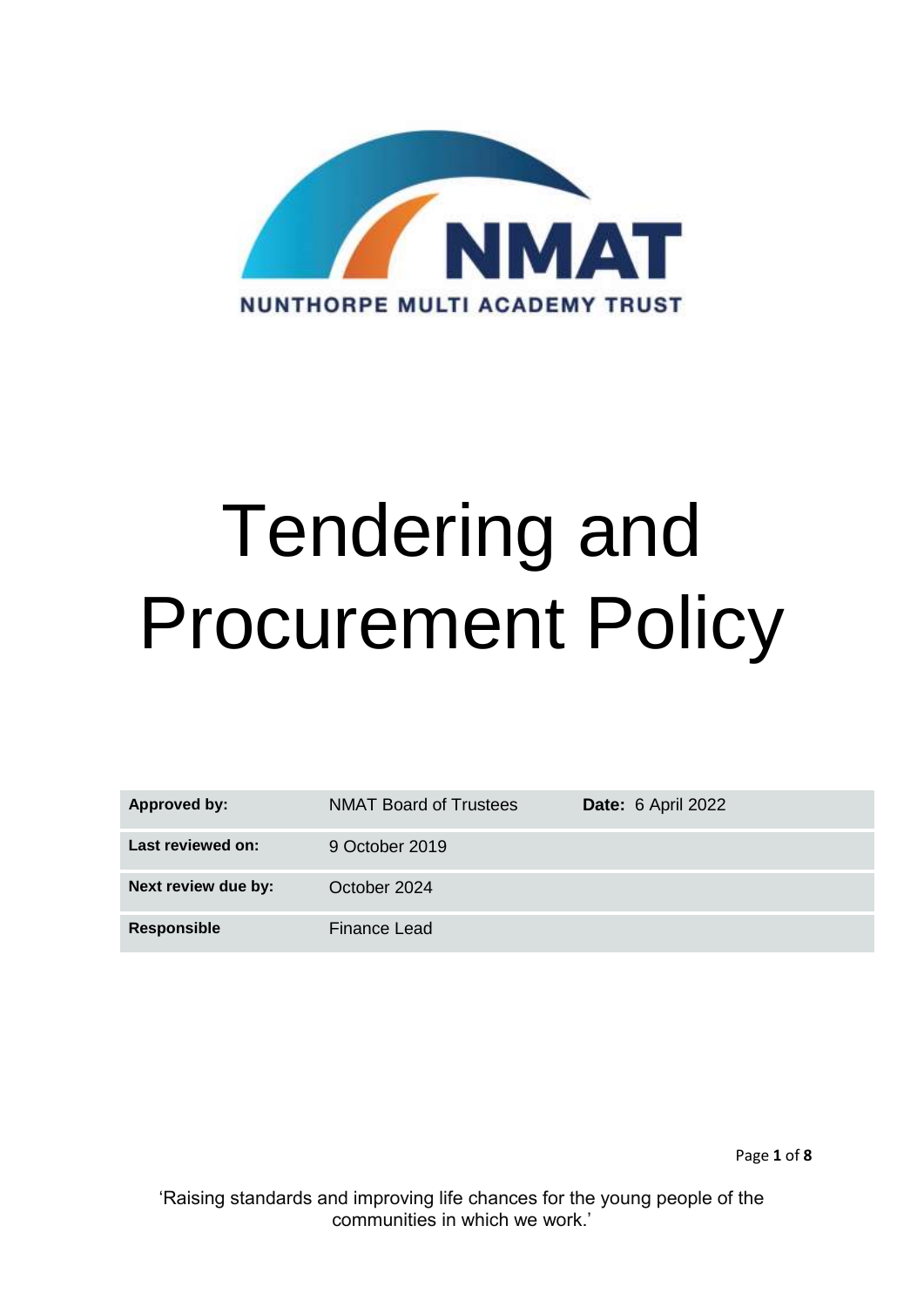Page **2** of **8**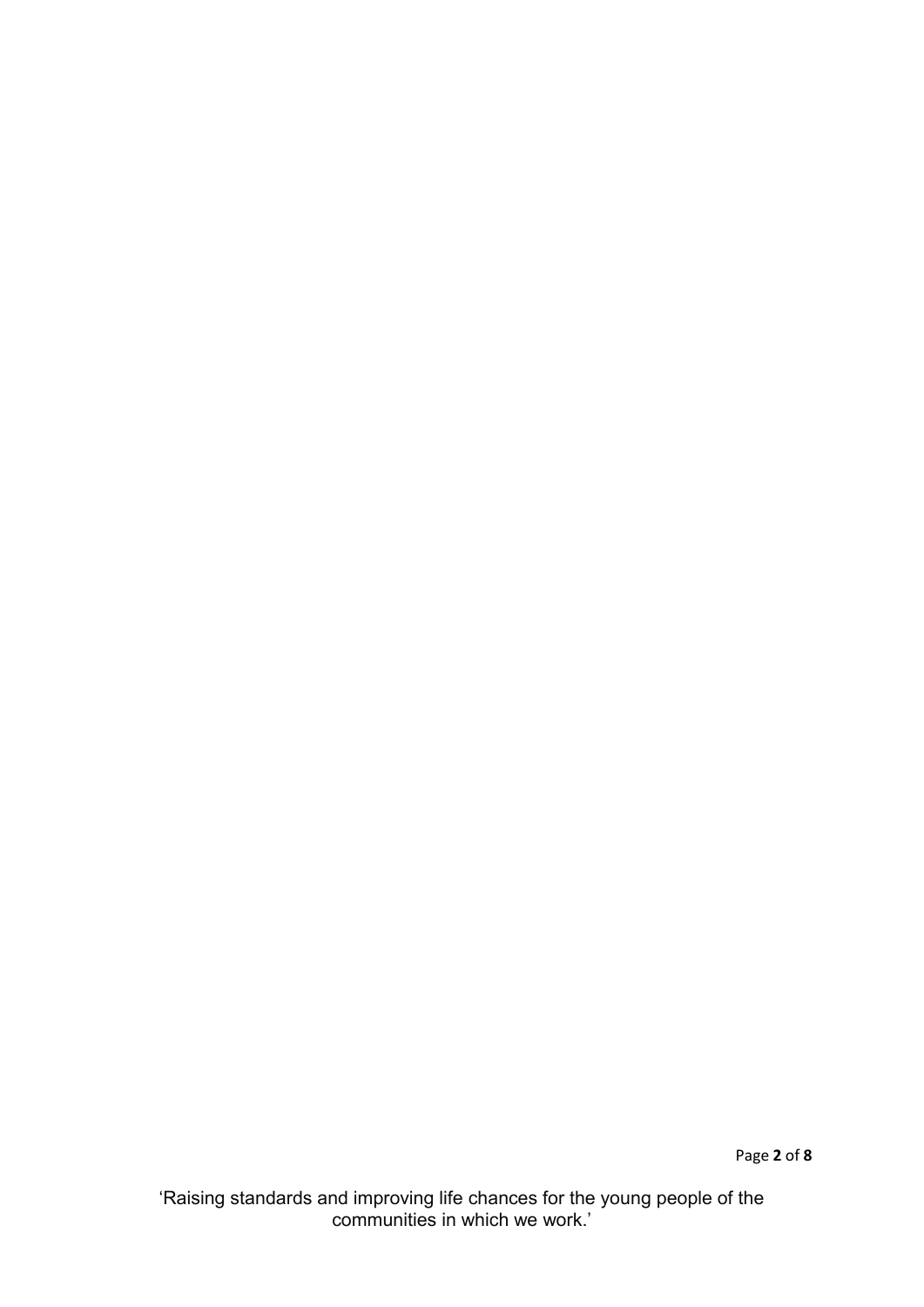# **Contents**

# <span id="page-2-0"></span>**1. Aims and scope**

This policy aims to ensure that:

- $\triangleright$  The academy trust's funds are used only in accordance with the law, its articles of association, its funding agreement and the Academies Trust Handbook
- $\triangleright$  The trust's funds are used in a way that commands broad public support
- $\triangleright$  Value for money (economy, efficiency and effectiveness) is achieved
- Trustees fulfil their duties and responsibilities as charitable trustees and company directors
- $\triangleright$  Conflicts of interest are managed adequately and appropriately
- $\triangleright$  The trust has open and transparent procurement procedures

This policy includes procedures for open tenders. This approach allows anyone to submit a tender to supply goods or services required, and offers an equal opportunity to any organisation to submit a tender.

# <span id="page-2-1"></span>**2. Legislation and guidance**

The [Academies Trust Handbook](https://www.gov.uk/government/publications/academies-financial-handbook) states that academy trusts are required to have a competitive tendering policy, and ensure that the Public Contracts Regulations (PCR) procurement thresholds are observed.

This policy is based on:

- $\triangleright$  Academies Trust Handbook
- [Department for Education \(DfE\) guidance on buying procedures and procurement](https://www.gov.uk/guidance/buying-procedures-and-procurement-law-for-schools)  [law](https://www.gov.uk/guidance/buying-procedures-and-procurement-law-for-schools)
- $\triangleright$  [The Public Contracts Regulations 2015](https://www.legislation.gov.uk/uksi/2015/102/schedule/3/made)

This policy also complies with our funding agreement and articles of association.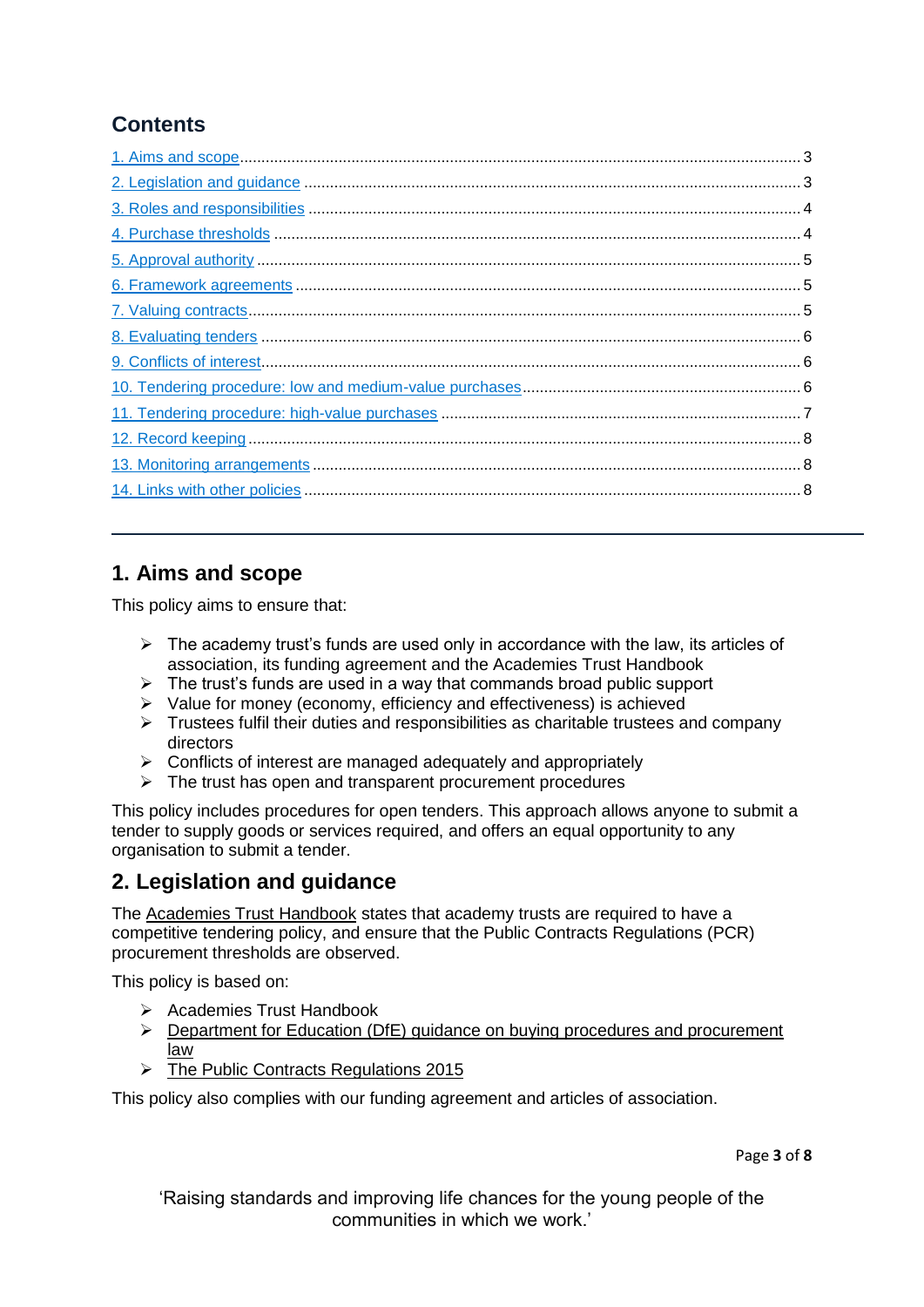# <span id="page-3-0"></span>**3. Roles and responsibilities**

### **3.1 Trustees**

Trustees will ensure that:

- Spending decisions represent value for money
- The trust's funds are used in a way that commands broad public support
- Relevant legal or professional advice (such as an external auditor) is used, where appropriate
- Goods or services provided by individuals or organisations connected to the trust are provided at no more than cost
- Nobody connected to the trust, directly or indirectly, uses their position or connection to the trust for personal gain
- Where any trustee has a pecuniary interest in a procurement decision, they exclude themselves from the process and records (e.g. meeting minutes) show that they had no influence on the decision

## **3.2 Audit Committee**

Trustees delegate competitive tendering responsibilities to the Audit Committee for any areas which are subject to internal assurance. All other tendering responsibilities will be agreed by Trustees through the Finance and Risk Management meetings.

The committee is responsible for reviewing the trust's tendering processes, and for reporting to trustees on tenders.

## **3.3 Chief financial officer**

The chief financial officer (CFO) is responsible for:

Ensuring appropriate financial governance and risk management arrangements are in place

Preparing and monitoring budgets

Providing information to the finance committee and academy trustees, as appropriate

Overseeing and supporting competitive tendering

# <span id="page-3-1"></span>**4. Purchase thresholds**

### **4.1 de minimis level**

Purchase orders need to be raised for services or goods with a value up to £500.

### **4.2 Low to high-value purchase thresholds**

Purchase levels are divided into the following:

- $\geq$  Low-value purchase: £1,000 £2,000
- $\blacktriangleright$  Medium-value purchase: £2,000 £40,000
- $\triangleright$  High-value purchase: over £40,000, but below the PCR procurement threshold

### **4.3 PCR procurement threshold**

If it is estimated that the cost of a contract is above the PCR threshold for procurement spending, where required, the Trust will seek professional advice to ensure it runs a PCR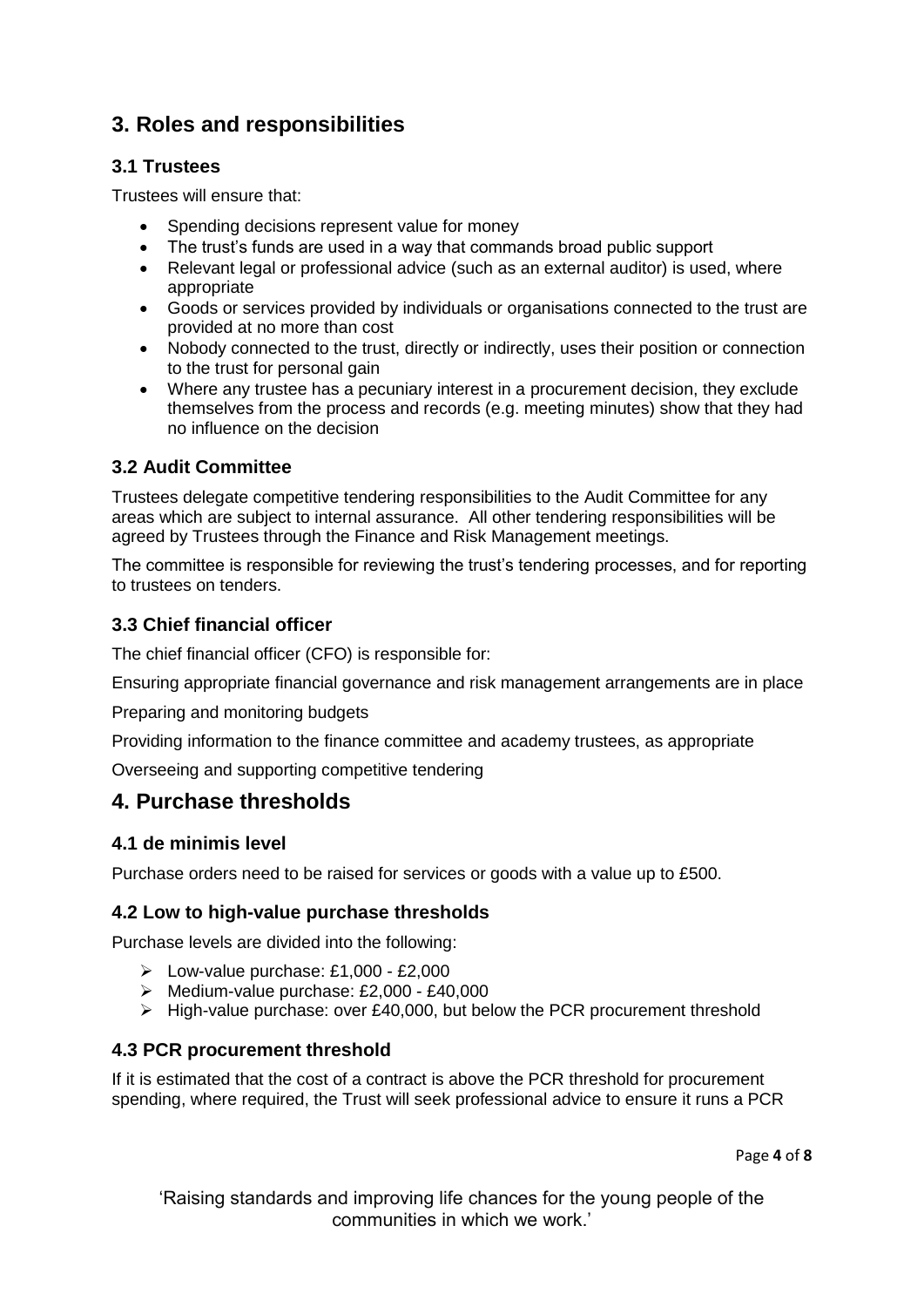compliant buying process. The current PCR threshold for all goods and most services is £213,477.

A 'light touch regime', with a higher threshold of £663,540 applies for some services that are specifically for education provision. Where required, we will seek professional advice to determine if any procurement run by the trust qualifies.

# <span id="page-4-0"></span>**5. Approval authority**

| <b>CONTRACT LEVEL</b>                      | <b>CONTRACT VALUE</b>                                                          | DELEGATED AUTHORITY                                                                   |
|--------------------------------------------|--------------------------------------------------------------------------------|---------------------------------------------------------------------------------------|
| Requisition for order/<br>invoice approval | Up to £500                                                                     | <b>Budget holder</b>                                                                  |
|                                            | £501 to £2,000                                                                 | Senior Leadership Team                                                                |
|                                            | £2,001 - £40,000                                                               | <b>CFO or Executive Principal</b>                                                     |
|                                            | £40,001 to £100,000Over<br>£40,000, but below the PCR<br>procurement threshold | As above plus Trustees through<br>the Finance and Management<br>meetings              |
|                                            | Over £100,000                                                                  | <b>Trustees</b>                                                                       |
| Quotations and tendering                   | £5,000 to £40,000                                                              | Minimum three quotes to be<br>sourced and assessed by<br><b>Budget Holder and CFO</b> |
|                                            | £40,001 to PCR limit                                                           | Formal process requiring<br>Finance and Risk Management<br>Committee approval         |
|                                            | Over PCR limit                                                                 | <b>Trustee Board approval</b>                                                         |

### <span id="page-4-1"></span>**6. Framework agreements**

Where possible, we will use a framework agreement to contract suppliers. These are arrangements that a contracting authority, such as a public sector buying organisation, makes with suppliers. The benefits of frameworks are that they have already been through a competitive tender process and they have favourable terms and conditions. In addition, the framework provider may offer advice and support.

Depending on the framework we choose, we will either pick the best value supplier from a list, or run a mini-competition between listed suppliers. In either case, we will follow the DfE guidance on procurement (see section 2 of this policy) to ensure good practice. The reasons for the choice of framework, and for the choice of supplier, will be clearly recorded.

<span id="page-4-2"></span>A business case would be required and agreed by Trustees in order to decide whether to use a framework agreement and which framework to use.

# **7. Valuing contracts**

The value of a contract will be determined by calculating the estimated whole-life value of the goods, works or services, including any related fees.

Page **5** of **8**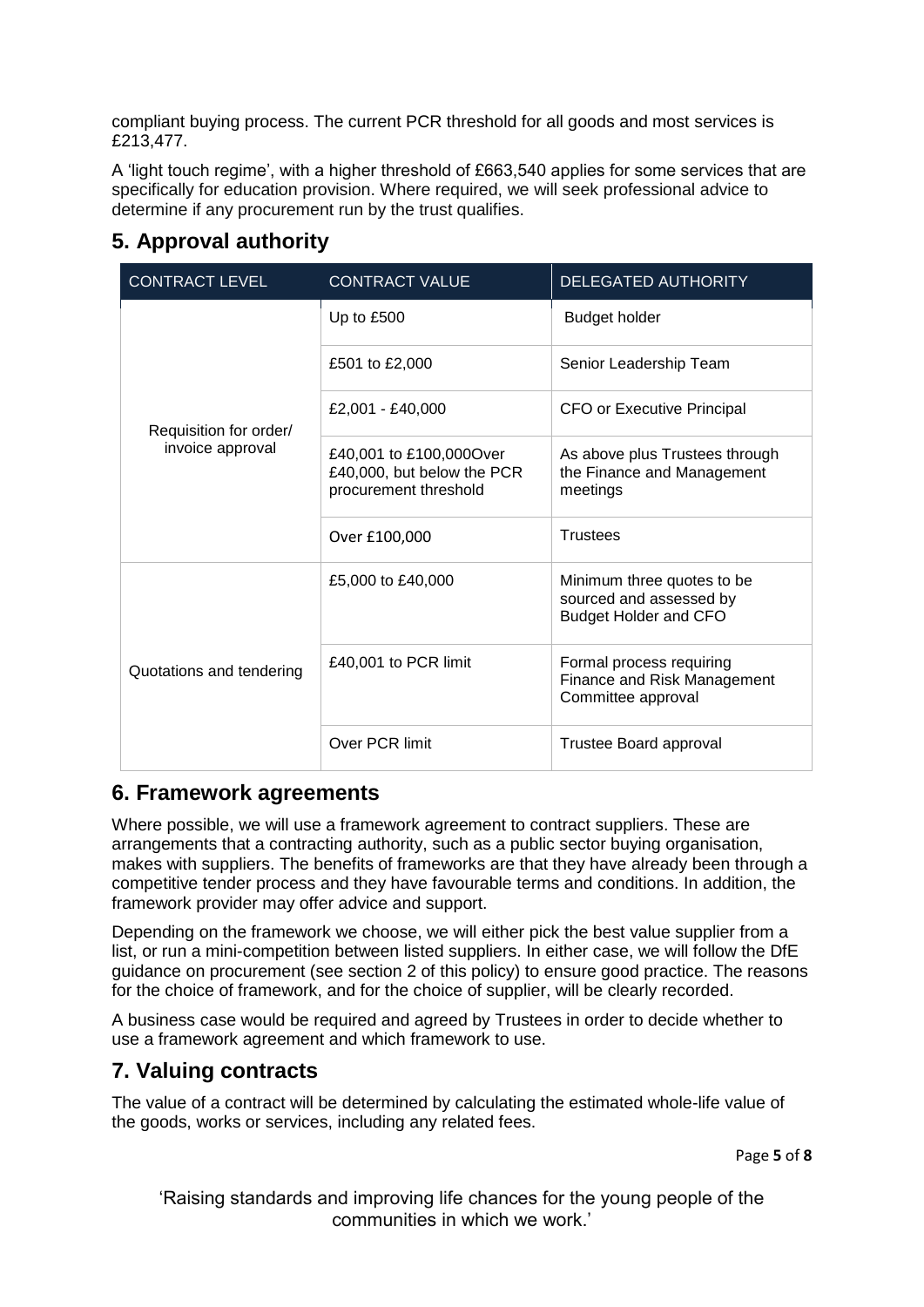For fixed term contracts with an option to extend the term, the value of the contract will be the price of the fixed term plus the potential extension period.

We will not divide a single contract into smaller contracts to bypass the purchase thresholds (see section 4).

# <span id="page-5-0"></span>**8. Evaluating tenders**

Tenders will be evaluated against the criteria and weighting outlined in the tender document. This criteria will include:

- $\triangleright$  Cost
- $\triangleright$  Quality
- $\triangleright$  Delivery
- $\triangleright$  Performance
- $\triangleright$  Risk

We may specify additional criteria based on the type of tender, as outlined in the tender document.

# <span id="page-5-1"></span>**9. Conflicts of interest**

We will report all contracts and other agreements with related parties to the Education and Skills Funding Agency (ESFA) in advance of the contract or agreement commencing.

Related parties include persons and entities with control or significant influence over the academy trust, and members of the same group (e.g. parent and subsidiary companies, key management personnel and close family members). This description is not comprehensive. See section 33 of [Financial Reporting Standard 102.](https://www.frc.org.uk/getattachment/e1d6b167-6cdb-4550-bde3-f94484226fbd/FRS-102-WEB-Ready-2015.pdf)

The trust will obtain the ESFA's prior approval for contracts and other agreements for the supply of goods or services to the trust by a related party where any of the following limits arise:

- $\triangleright$  A contract or other agreement over £20,000
- $\triangleright$  A contract or other agreement of any value that would mean the cumulative value of contracts and other agreements with the related party exceeds, or continues to exceed, £20,000 in the same financial year ending 31 August

## <span id="page-5-2"></span>**10. Tendering procedure: low and medium-value purchases**

When making low or medium-value purchases without a framework agreement, the trust will use the process outlined below.

- **a. Create a specification** a specification document will set out what suppliers need to understand about what we are looking to buy, including the quality, quantity and delivery date
- **b. Compare suppliers** a comparison of different suppliers, including their reputation, will help the trust develop a shortlist of at least 3 suppliers we want to approach for a written quote
- **c. Assess quotes** an award criteria will be developed to assess suppliers' quotes. Criteria may include:
	- $\triangleright$  How well the supplier meets our specification
		- The whole-life cost of the contract, which may include:
			- The sale price of the goods, works or services
		- $\bullet$  VAT

Page **6** of **8**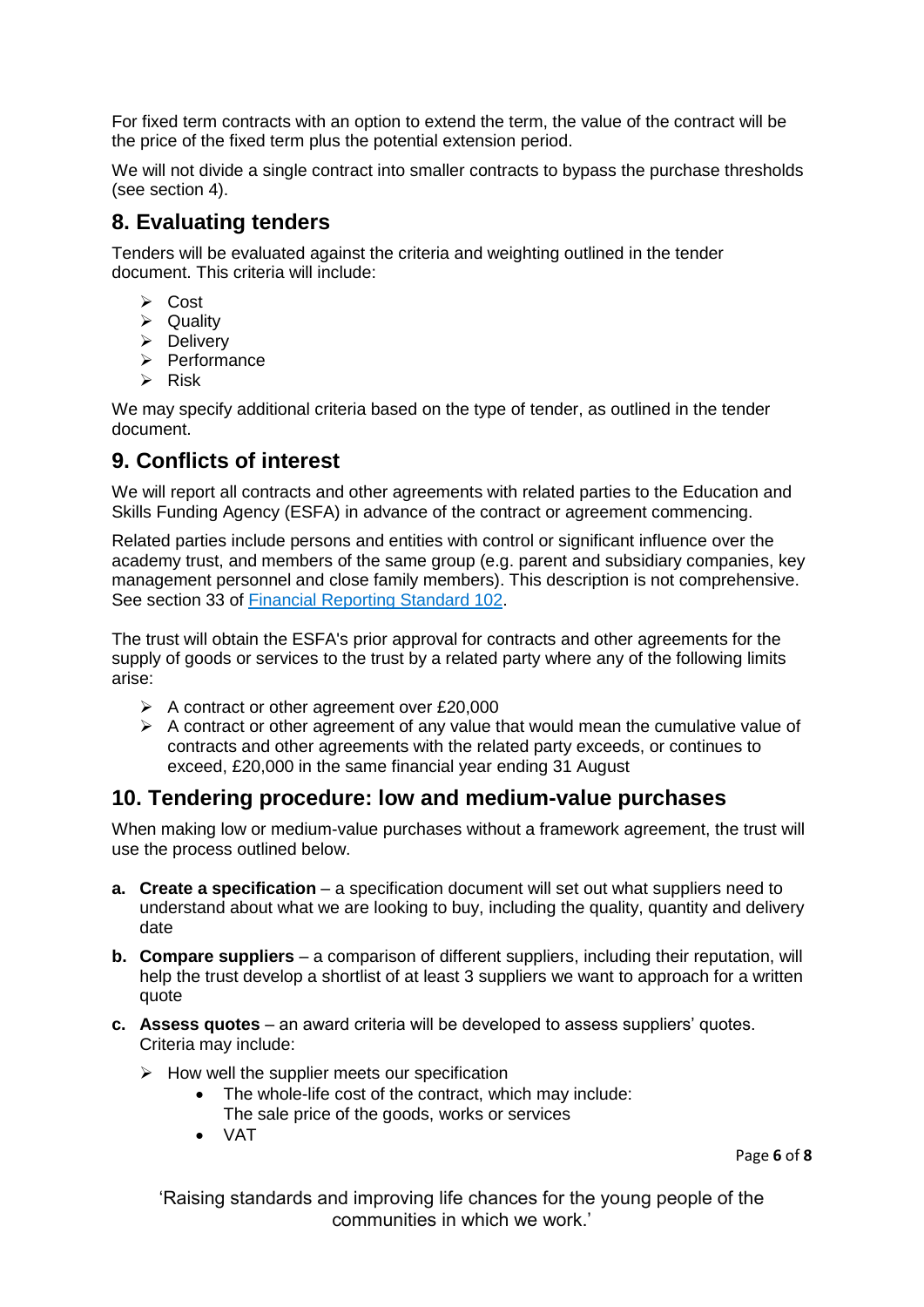- Delivery charges
- Maintenance costs
- Running costs
- The cost of removing and disposing of an item or service once we no longer need it
- $\triangleright$  Whether there will be price increases or decreases over the life of the contract
- $\triangleright$  Value for money

Each aspect of the criteria will be scored on a scale of 1 to 5, with 5 being the highest score. A record of how the quotes are evaluated will be kept.

The relevant Head of Department will evaluate quotes with support from the CFO.

When we contact suppliers, we will send them:

- $\triangleright$  The specification
- $\triangleright$  Deadlines for quotes and when decisions will be made
- $\triangleright$  Instructions for how to ask clarification questions about the specification
- **d. Place an order** when the best value quote is identified, we will send the supplier a purchase order, which includes details of the:
	- $\triangleright$  Goods, works or services we are purchasing
	- $\triangleright$  Price
	- $\triangleright$  Delivery address
	- $\triangleright$  Delivery deadline and any other important dates
	- $\triangleright$  Payment schedule

## <span id="page-6-0"></span>**11. Tendering procedure: high-value purchases**

The trust will make high-value purchases without a framework only in rare circumstances and only with legal support. When this does happen, we will use the process below.

- **a. Create a specification** (see section 10)
- **b. Assess the market** we will prepare for the tendering process by developing our knowledge of the market. We will find out how many suppliers are available and the best way to advertise our contract to a range of suppliers
- **c. Check the school's position in relation to the PCR procurement thresholds** (see section 4)
- **d. Develop a contract** a contract will include terms and conditions, service levels expected, a contract management plan and an exit strategy
- **e. Reduce the number of bids** to reduce the number of bids the trust needs to evaluate, we will either use an expression of interest process to gauge interest in the contract or a pre-qualification questionnaire
- **f. Establish how we will assess quotes** we will set out criteria that will allow us to evaluate which of the suppliers' bids best meets the requirements in our specification, and is the most economically advantageous tender that best combines cost and quality
- **g. Create a timeline for the tender process** this will include the dates of the clarification period, the deadline for submitting tenders and the date we expect to award the contract
- **h. Prepare an invitation to tender** this will include:
	- $\triangleright$  A covering letter with a timeline for the process
	- $\triangleright$  instructions on how suppliers can ask clarification questions and submit their tender

Page **7** of **8**